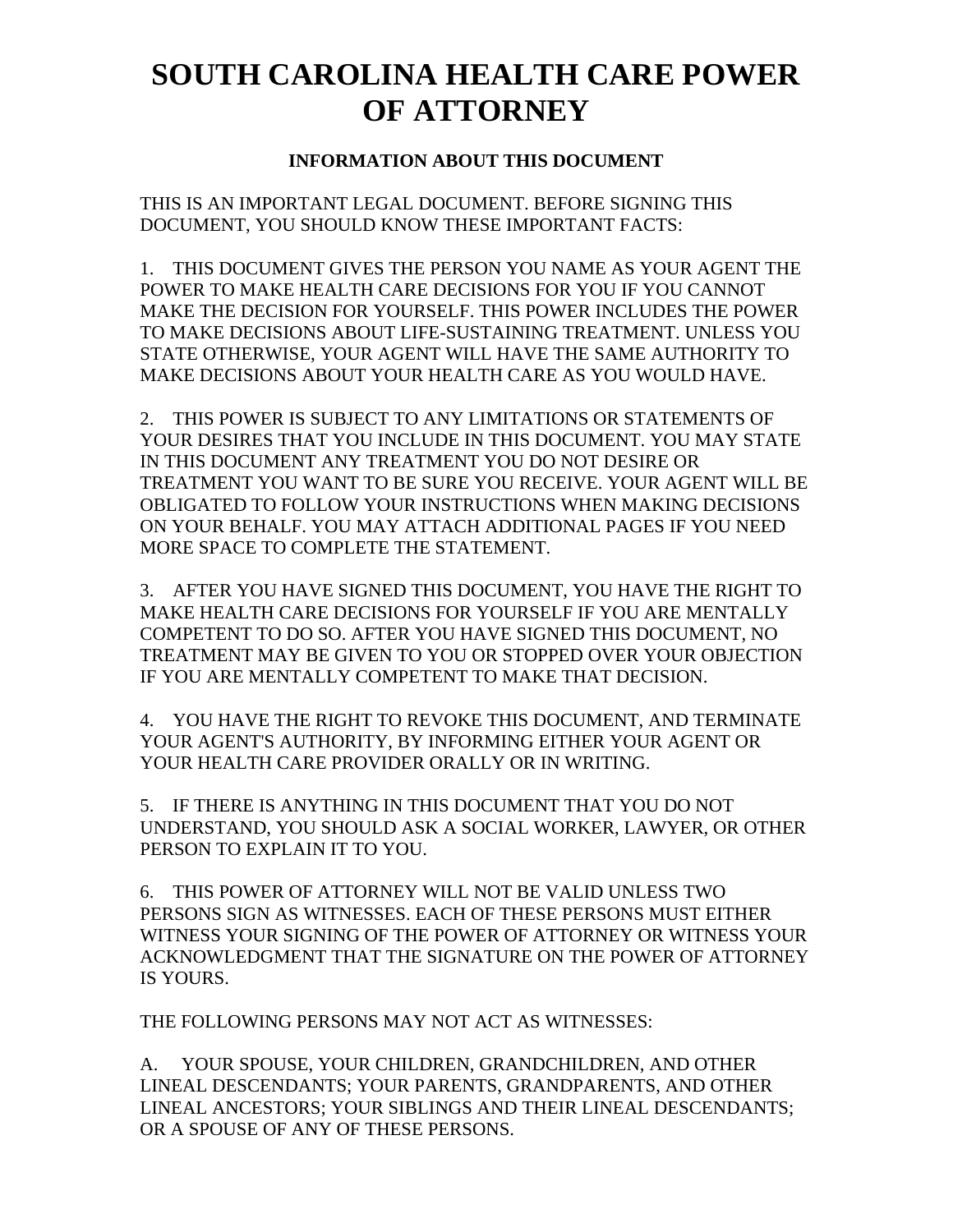B. A PERSON WHO IS DIRECTLY FINANCIALLY RESPONSIBLE FOR YOUR MEDICAL CARE.

C. A PERSON WHO IS NAMED IN YOUR WILL, OR, IF YOU HAVE NO WILL, WHO WOULD INHERIT YOUR PROPERTY BY INTESTATE SUCCESSION.

D. A BENEFICIARY OF A LIFE INSURANCE POLICY ON YOUR LIFE.

E. THE PERSONS NAMED IN THE HEALTH CARE POWER OF ATTORNEY AS YOUR AGENT OR SUCCESSOR AGENT.

F. YOUR PHYSICIAN OR AN EMPLOYEE OF YOUR PHYSICIAN.

G. ANY PERSON WHO WOULD HAVE A CLAIM AGAINST ANY PORTION OF YOUR ESTATE (PERSONS TO WHOM YOU OWE MONEY).

IF YOU ARE A PATIENT IN A HEALTH FACILITY, NO MORE THAN ONE WITNESS MAY BE AN EMPLOYEE OF THAT FACILITY.

7. YOUR AGENT MUST BE A PERSON WHO IS 18 YEARS OLD OR OLDER AND OF SOUND MIND. IT MAY NOT BE YOUR DOCTOR OR ANY OTHER HEALTH CARE PROVIDER THAT IS NOW PROVIDING YOU WITH TREATMENT; OR AN EMPLOYEE OF YOUR DOCTOR OR PROVIDER; OR A SPOUSE OF THE DOCTOR, PROVIDER, OR EMPLOYEE; UNLESS THE PERSON IS A RELATIVE OF YOURS.

8. YOU SHOULD INFORM THE PERSON THAT YOU WANT HIM OR HER TO BE YOUR HEALTH CARE AGENT. YOU SHOULD DISCUSS THIS DOCUMENT WITH YOUR AGENT AND YOUR PHYSICIAN AND GIVE EACH A SIGNED COPY. IF YOU ARE IN A HEALTH CARE FACILITY OR A NURSING CARE FACILITY, A COPY OF THIS DOCUMENT SHOULD BE INCLUDED IN YOUR MEDICAL RECORD.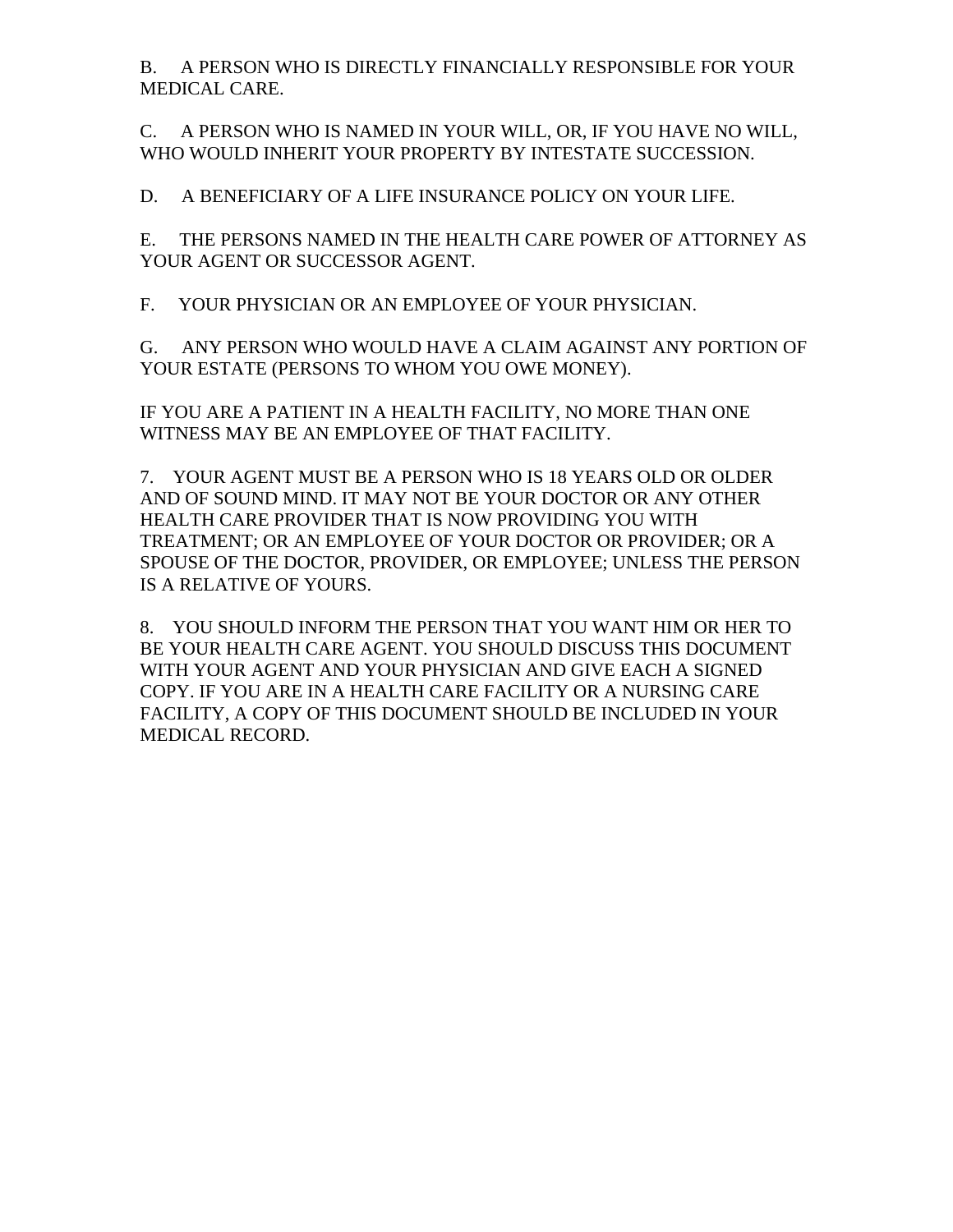# **SOUTH CAROLINA HEALTH CARE POWER OF ATTORNEY**

## **1. DESIGNATION OF HEALTH CARE AGENT**

I, \_\_\_\_\_\_\_\_\_\_, hereby appoint:

(Principal)

(Agent's Name) \_\_\_\_\_\_\_\_\_\_\_\_\_\_\_\_\_\_\_\_\_\_\_\_\_\_\_\_\_\_\_\_\_\_\_\_\_

(Agent's Address) \_\_\_\_\_\_\_\_\_\_\_\_\_\_\_\_\_\_\_\_\_\_\_\_\_\_\_\_\_\_\_\_\_\_\_

Telephone: home: work: \_\_\_\_\_\_\_ mobile:

as my agent to make health care decisions for me as authorized in this document.

Successor Agent: If an agent named by me dies, becomes legally disabled, resigns, refuses to act, becomes unavailable, or if an agent who is my spouse is divorced or separated from me, I name the following as successors to my agent, each to act alone and successively, in the order named:

a. First Alternate Agent:

Address: \_\_\_\_\_\_\_\_\_\_\_\_\_\_\_\_\_\_\_\_\_\_\_\_\_\_\_\_\_\_\_\_\_\_

Telephone: home: work: mobile:

b. Second Alternate Agent:

Address:

Telephone: home: work: mobile:

Unavailability of Agent(s): If at any relevant time the agent or successor agents named here are unable or unwilling to make decisions concerning my health care, and those decisions are to be made by a guardian, by the Probate Court, or by a surrogate pursuant to the Adult Health Care Consent Act, it is my intention that the guardian, Probate Court, or surrogate make those decisions in accordance with my directions as stated in this document.

## 2. EFFECTIVE DATE AND DURABILITY

By this document I intend to create a durable power of attorney effective upon, and only during, any period of mental incompetence, except as provided in Paragraph 3 below.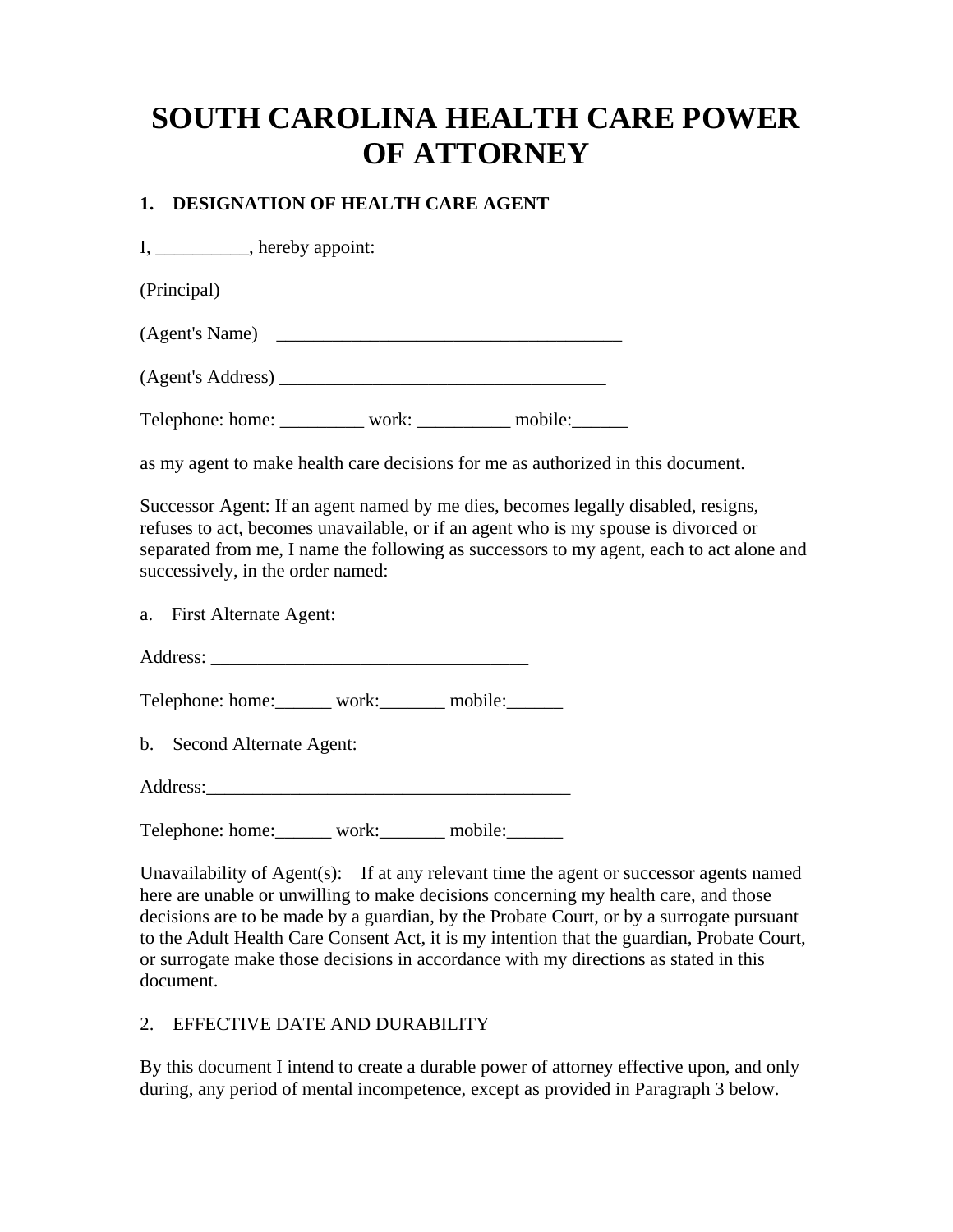## 3. HIPAA AUTHORIZATION

When considering or making health care decisions for me, all individually identifiable health information and medical records shall be released without restriction to my health care agent(s) and/or my alternate health care agent(s) named above including, but not limited to, (i) diagnostic, treatment, other health care, and related insurance and financial records and information associated with any past, present, or future physical or mental health condition including, but not limited to, diagnosis or treatment of HIV/AIDS, sexually transmitted disease(s), mental illness, and/or drug or alcohol abuse and (ii) any written opinion relating to my health that such health care agent(s) and/or alternate health care agent(s) may have requested. Without limiting the generality of the foregoing, this release authority applies to all health information and medical records governed by the Health Information Portability and Accountability Act of 1996 (HIPAA), 42 USC 1320d and 45 CFR 160-164; is effective whether or not I am mentally competent; has no expiration date; and shall terminate only in the event that I revoke the authority in writing and deliver it to my health care provider.

## 4. AGENT'S POWERS

I grant to my agent full authority to make decisions for me regarding my health care. In exercising this authority, my agent shall follow my desires as stated in this document or otherwise expressed by me or known to my agent. In making any decision, my agent shall attempt to discuss the proposed decision with me to determine my desires if I am able to communicate in any way. If my agent cannot determine the choice I would want made, then my agent shall make a choice for me based upon what my agent believes to be in my best interests. My agent's authority to interpret my desires is intended to be as broad as possible, except for any limitations I may state below.

Accordingly, unless specifically limited by the provisions specified below, my agent is authorized as follows:

A. To consent, refuse, or withdraw consent to any and all types of medical care, treatment, surgical procedures, diagnostic procedures, medication, and the use of mechanical or other procedures that affect any bodily function, including, but not limited to, artificial respiration, nutritional support and hydration, and cardiopulmonary resuscitation;

B. To authorize, or refuse to authorize, any medication or procedure intended to relieve pain, even though such use may lead to physical damage, addiction, or hasten the moment of, but not intentionally cause, my death;

C. To authorize my admission to or discharge, even against medical advice, from any hospital, nursing care facility, or similar facility or service;

D. To take any other action necessary to making, documenting, and assuring implementation of decisions concerning my health care, including, but not limited to, granting any waiver or release from liability required by any hospital, physician, nursing care provider, or other health care provider; signing any documents relating to refusals of treatment or the leaving of a facility against medical advice, and pursuing any legal action in my name, and at the expense of my estate to force compliance with my wishes as determined by my agent, or to seek actual or punitive damages for the failure to comply.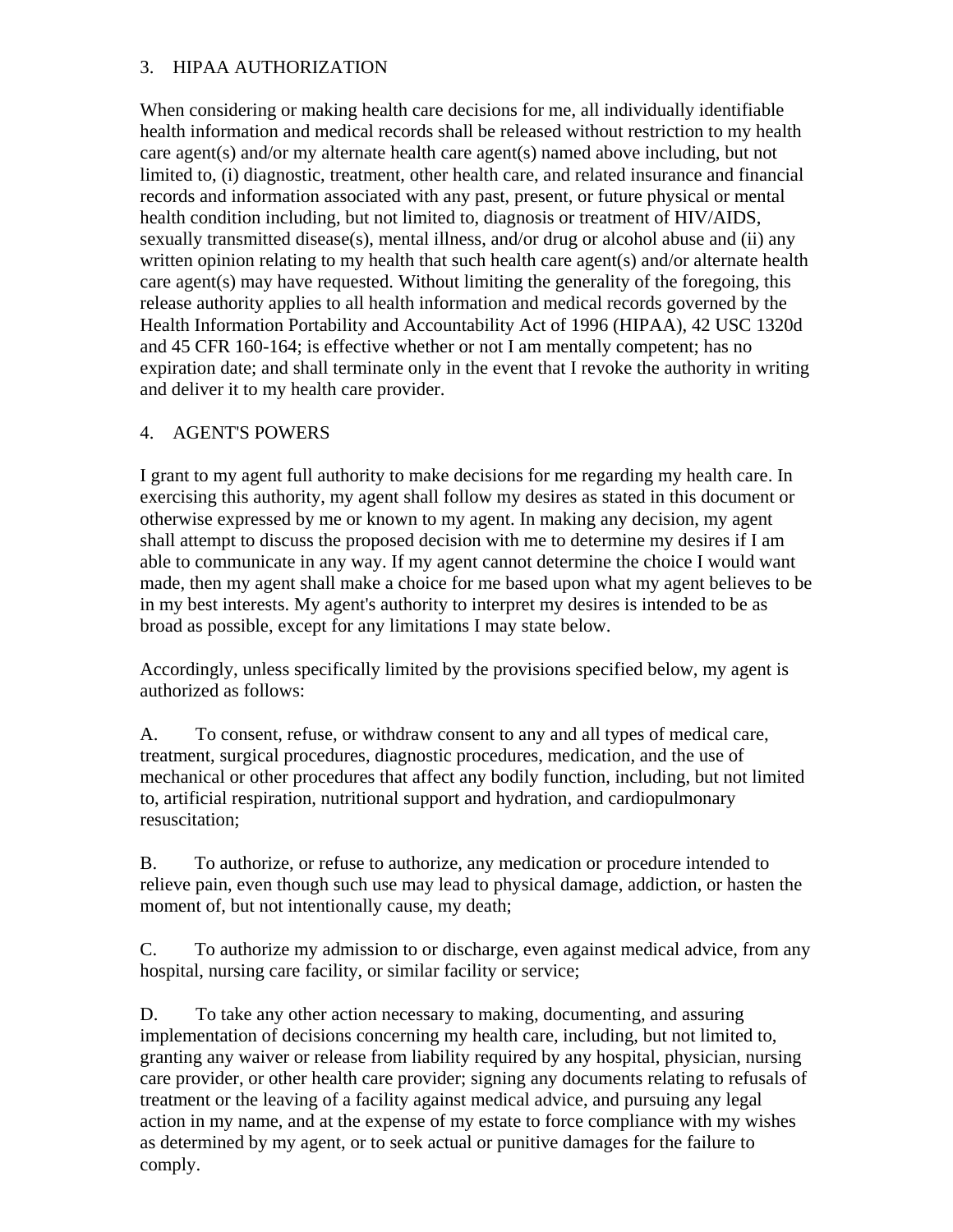E. The powers granted above do not include the following powers or are subject to the following rules or limitations:

\_\_\_\_\_\_\_\_\_\_\_\_\_\_\_\_\_\_\_\_\_\_\_\_\_\_\_\_\_\_\_\_\_\_\_\_\_\_\_\_\_\_\_\_\_\_\_\_\_\_\_\_\_\_\_

\_\_\_\_\_\_\_\_\_\_\_\_\_\_\_\_\_\_\_\_\_\_\_\_\_\_\_\_\_\_\_\_\_\_\_\_\_\_\_\_\_\_\_\_\_\_\_\_\_\_\_\_\_\_\_

\_\_\_\_\_\_\_\_\_\_\_\_\_\_\_\_\_\_\_\_\_\_\_\_\_\_\_\_\_\_\_\_\_\_\_\_\_\_\_\_\_\_\_\_\_\_\_\_\_\_\_\_\_\_\_

# 5. ORGAN DONATION (INITIAL ONLY ONE)

My agent may \_\_\_; may not \_\_\_\_ consent to the donation of all or any of my tissue or organs for purposes of transplantation.

## 6. EFFECT ON DECLARATION OF A DESIRE FOR A NATURAL DEATH (LIVING WILL)

I understand that if I have a valid Declaration of a Desire for a Natural Death, the instructions contained in the Declaration will be given effect in any situation to which they are applicable. My agent will have authority to make decisions concerning my health care only in situations to which the Declaration does not apply.

# 7. STATEMENT OF DESIRES CONCERNING LIFE-SUSTAINING TREATMENT

With respect to any Life-Sustaining Treatment, I direct the following:

## (INITIAL ONLY ONE OF THE FOLLOWING 3 PARAGRAPHS)

(1) \_\_\_ GRANT OF DISCRETION TO AGENT. I do not want my life to be prolonged nor do I want life-sustaining treatment to be provided or continued if my agent believes the burdens of the treatment outweigh the expected benefits. I want my agent to consider the relief of suffering, my personal beliefs, the expense involved and the quality as well as the possible extension of my life in making decisions concerning life-sustaining treatment.

## OR

(2) \_\_\_ DIRECTIVE TO WITHHOLD OR WITHDRAW TREATMENT. I do not want my life to be prolonged and I do not want life-sustaining treatment:

a. if I have a condition that is incurable or irreversible and, without the administration of life-sustaining procedures, expected to result in death within a relatively short period of time; or

b. if I am in a state of permanent unconsciousness.

OR

(3) \_\_\_ DIRECTIVE FOR MAXIMUM TREATMENT. I want my life to be prolonged to the greatest extent possible, within the standards of accepted medical practice, without regard to my condition, the chances I have for recovery, or the cost of the procedures.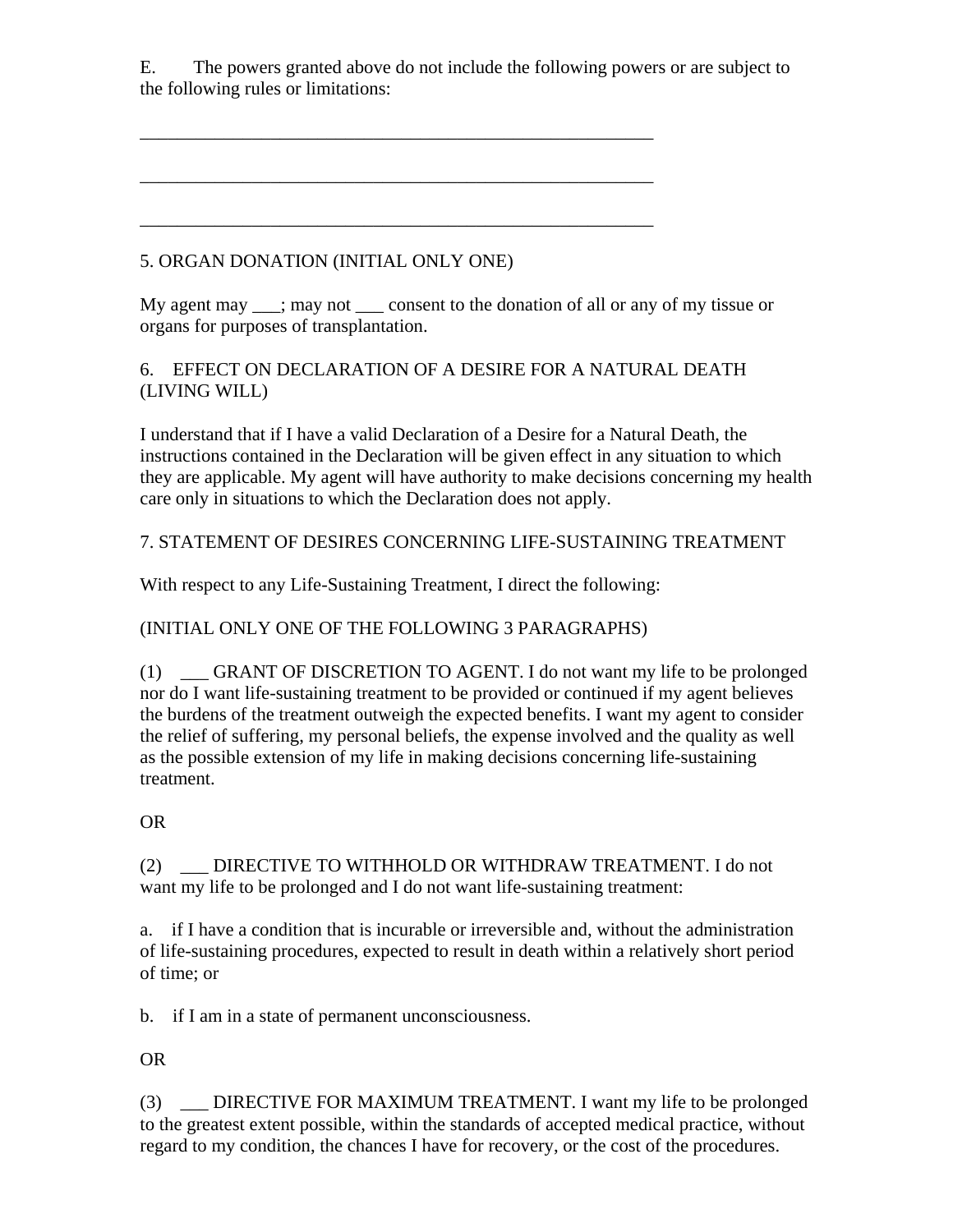#### 8. STATEMENT OF DESIRES REGARDING TUBE FEEDING

With respect to Nutrition and Hydration provided by means of a nasogastric tube or tube into the stomach, intestines, or veins, I wish to make clear that in situations where lifesustaining treatment is being withheld or withdrawn pursuant to Item 7, (INITIAL ONLY ONE OF THE FOLLOWING THREE PARAGRAPHS):

(a) \_\_\_\_ GRANT OF DISCRETION TO AGENT. I do not want my life to be prolonged by tube feeding if my agent believes the burdens of tube feeding outweigh the expected benefits. I want my agent to consider the relief of suffering, my personal beliefs, the expense involved, and the quality as well as the possible extension of my life in making this decision.

#### OR

(b) \_\_\_\_ DIRECTIVE TO WITHHOLD OR WITHDRAW TUBE FEEDING. I do not want my life prolonged by tube feeding.

#### OR

(c) \_\_\_\_DIRECTIVE FOR PROVISION OF TUBE FEEDING. I want tube feeding to be provided within the standards of accepted medical practice, without regard to my condition, the chances I have for recovery, or the cost of the procedure, and without regard to whether other forms of life-sustaining treatment are being withheld or withdrawn.

IF YOU DO NOT INITIAL ANY OF THE STATEMENTS IN ITEM 8, YOUR AGENT WILL NOT HAVE AUTHORITY TO DIRECT THAT NUTRITION AND HYDRATION NECESSARY FOR COMFORT CARE OR ALLEVIATION OF PAIN BE WITHDRAWN.

## 9. ADMINISTRATIVE PROVISIONS

A. I revoke any prior Health Care Power of Attorney and any provisions relating to health care of any other prior power of attorney.

B. This power of attorney is intended to be valid in any jurisdiction in which it is presented.

BY SIGNING HERE I INDICATE THAT I UNDERSTAND THE CONTENTS OF THIS DOCUMENT AND THE EFFECT OF THIS GRANT OF POWERS TO MY AGENT.

I sign my name to this Health Care Power of Attorney on

this  $\frac{day}{x}$  day of  $\frac{1}{x}$ , 20  $\frac{dy}{dx}$ . My current home address is:

Principal's Signature:\_\_\_\_\_\_\_\_\_\_\_\_\_\_\_\_\_\_\_\_\_\_\_\_\_\_\_\_\_\_\_\_\_\_\_\_\_\_

\_\_\_\_\_\_\_\_\_\_\_\_\_\_\_\_\_\_\_\_\_\_\_\_\_\_\_\_\_\_\_\_\_\_\_\_\_\_\_\_\_\_\_\_\_\_\_\_\_\_\_\_\_\_\_\_\_

Print Name of Principal: